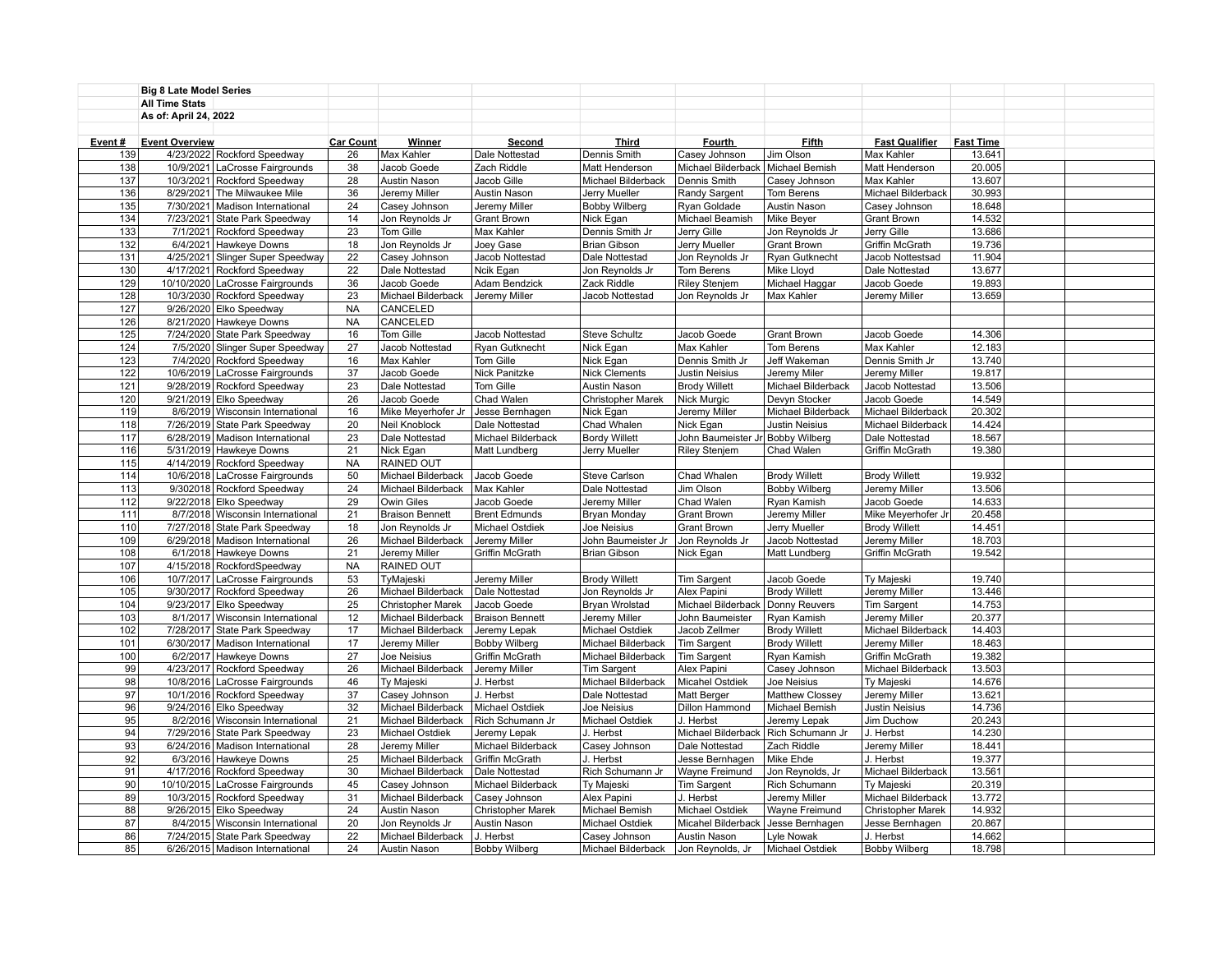| 84       |           | 6/5/2015 Hawkeye Downs                                            | 30        | Caleb Adrian                 | J. Herbst                        | Michael Bilderback            | Brian Gibson                                             | Jon Reynolds, Jr      | Griffin McGrath                           | 19.808           |                           |  |
|----------|-----------|-------------------------------------------------------------------|-----------|------------------------------|----------------------------------|-------------------------------|----------------------------------------------------------|-----------------------|-------------------------------------------|------------------|---------------------------|--|
| 83       |           | 4/12/2015 Rockford Speedway                                       | 26        | <b>Bobby Wilberg</b>         | Jacob Gille                      | Jon Reynolds, Jr              | Micahel Bachaus                                          | Wayne Freimund        | <b>Bobby Wilberg</b>                      | 13.808           |                           |  |
| 82       |           | 10/4/2014 LaCrosse Fairgrounds                                    | 53        | Austin Nason                 | Zach Riddle                      | Casey Johnson                 | Jon Lemke                                                | Michael Beamish       | Jeremy Miller                             | 20.413           |                           |  |
| 81       |           | 9/27/2014 Rockford Speedway                                       | 29        | Casey Johnson                | Dale Nottestad                   | Austin Nason                  | Adam Peschek                                             | Dana Czach            | Austin Nason                              | 14.023           |                           |  |
| 80       |           | 9/20/2014 Elko Speedway                                           | 23        | Austin Nason                 | Casey Johnson                    | Christopher Marek             | Jon Lemke                                                | Joe Neisius           | Michael Beamish                           | 15.057           |                           |  |
| 79.2     |           | 9/13/2014 Jefferson Speedway                                      | <b>NA</b> | Casey Johnson                | Alex Papini                      | Jon Reynolds, Jr              | Jason Schuler                                            | Austin Nason          | <b>NA</b>                                 |                  |                           |  |
| 79.1     |           | 9/13/2014 Jefferson Speedway                                      | <b>NA</b> | Casey Johnson                | Noel Ramge                       | Stephen Sheel                 | Shaun Sheel                                              | Dylan Schuyler        | <b>NA</b>                                 |                  |                           |  |
| 79       |           | 9/13/2014 Jefferson Speedway                                      | 44        | Casey Johnson                | <b>Noel Ramge</b>                | Luke Westenberg               | <b>Stephen Sheel</b>                                     | <b>Austin Nason</b>   | Jon Reynolds, Jr                          |                  | 14.449 OVERALL            |  |
| 78       |           | 7/25/2014 State Park Speedway                                     | 21        | Jon Reynolds Jr              | Casey Johnson                    | John DeAngelis                | Dale Nottestad                                           | J. Herbst             | Jesse Bernhagen                           | 14.807           |                           |  |
| 77       |           | 7/13/2014 Slinger Super Speedway                                  | 31        | Austin Nason                 | Casey Johnson                    | Jesse Bernhagen               | Dale Nottestad                                           | Jerry Eckhardt        | Jon Reynolds, Jr                          | 12.375           |                           |  |
| 76       |           | 7/4/2014 Dells Raceway Park                                       | 39        | Jon Reynolds Jr              | Nick Nolden                      | Dale Nottestad                | Austin Nason                                             | Dan Lensing           | Tim Sargent                               | 14.362           |                           |  |
| 75       |           | 6/27/2014 Madison International                                   | 36        | Jon Reynolds Jr              | Dale Nottestad                   | Dan Lensing                   | Casey Johnson                                            | Austin Nason          | <b>Bobby Wilberg</b>                      | 18.930           |                           |  |
| 74       |           | 5/26/2014 Columbus 151 Speedway                                   | 37        | Casey Johnson                | Austin Nason                     | <b>Brent Edmunds</b>          | Nick Nolden                                              | Dale Nottestad        | Steve Dobbratz                            | 13.594           |                           |  |
| 73       |           | 4/13/2014 Rockford Speedway                                       | <b>NA</b> | RAINED OUT                   |                                  |                               |                                                          |                       |                                           |                  |                           |  |
| 72       |           | 10/5/2013 LaCrosse Fairgrounds                                    | 57        | Christopher Marek            | Austin Nason                     | Dan Lensing                   | <b>Tim Sargent</b>                                       | Corey Jankowski       | Zach Riddle                               | 20.492           |                           |  |
| 71       |           | 9/28/2013 Rockford Speedway                                       | 30        | Jon Reynolds Jr              | Dale Nottestad                   | Tom Gille                     | Austin Nason                                             | Jake Gille            | Dan Lensing                               | 13.974           |                           |  |
| 70       |           | 9/21/2013 Elko Speedway                                           | 30        | Christopher Marek            | Casey Johnson                    | John DeAngelis                | <b>Tim Sargent</b>                                       | Jesse Bernhagen       | <b>Christopher Marek</b>                  | 14.880           |                           |  |
| 69.2     |           | 9/14/2013 Jefferson Speedway                                      | <b>NA</b> | Dale Nottestad               | Casey Johnson                    | Alex Papini                   | Kyle Jarlsberg                                           | Trent Erdmann         | NA.                                       |                  |                           |  |
| 69.1     | 9/14/2013 | Jefferson Speedway                                                | <b>NA</b> | Dale Nottestad               | Casey Johnson                    | Tim Sargent                   | Dan Lensing                                              | Jon Reynolds, Jr      | <b>NA</b>                                 |                  |                           |  |
| 69       |           | 9/14/2013 Jefferson Speedway                                      | 45        | Dale Nottestad               | Casey Johnson                    | Dan Lensing                   | Kyle Jarlsberg                                           | <b>Trent Erdmann</b>  | Casey Johnson                             |                  | 14.448 OVERALL            |  |
| 68       |           | 8/2/2013 Madison International                                    | 31        | Dale Nottestad               | John DeAngelis                   | Dan Lensing                   | Austin Nason                                             | Tim Sargent           | Dan Lensing                               | 19.121           |                           |  |
| 67       |           | 7/26/2013 State Park Speedway                                     | 35        | Casey Johnson                | Dale Nottestad                   | Jesse Bernhagen               | <b>Tim Sargent</b>                                       | Rich Schumann         | Casey Johnson                             | 14.903           |                           |  |
| 66       |           | 7/9/2013 The Milwaukee Mile                                       | 48        | Casey Johnson                | Austin Nason                     | <b>Tim Sargent</b>            | Kyle Shear                                               | J. Herbst             | Rained Out                                |                  |                           |  |
| 65       |           | 5/27/2013 Columbus 151 Speedway                                   | <b>NA</b> | RAINED OUT                   |                                  |                               |                                                          |                       |                                           |                  |                           |  |
| 64       |           | 4/14/2013 Rockford Speedway                                       | 37        | Alex Papini                  | Dale Nottestad                   | <b>Steve Rubeck</b>           | Casey Johnson                                            | Jerry Gille           | Kyle Jarlsberg                            | 13.901           |                           |  |
| 63       |           | 10/6/2012 LaCrosse Fairgrounds                                    | 61        | Zach Riddle                  | Jeremy Miller                    | Austin Nason                  | Shayne Poehnelt                                          | Skylar Holzhausen     | Zach Riddle                               | 19.876           |                           |  |
| 62       |           | 9/29/2012 Rockford Speedway                                       | 28        | Jon Reynolds, Jr             | <b>Bobby Wilberg</b>             | Mitchell Garfield             | Alex Papini                                              | Jesse Bernhagen       | Jon Reynolds, Jr                          | 13.793           |                           |  |
|          |           | $9/22/2012$ Elko Speedway                                         | <b>NA</b> | Dylan Moore                  | Jacob Ryan                       | Jon Lemke                     | Lawrence Berthianu Nicholas Beaver                       |                       | <b>Richard Schumann</b>                   |                  | <b>Non-Points Event</b>   |  |
| 61.2     |           | 9/15/2012 Jefferson Speedway                                      | <b>NA</b> | Dale Nottestad               | Shaun Scheel                     | Casey Johnson                 | Chris Quam                                               | Kyle Shear            | <b>NA</b>                                 | <b>NA</b>        |                           |  |
| 61.2     |           | 9/15/2012 Jefferson Speedway                                      | <b>NA</b> | Dylan Schuyler               | Jason Erickson                   | Dale Nottestad                | Doug Hahn                                                | Zach Riddle           | <b>NA</b>                                 | <b>NA</b>        |                           |  |
|          |           |                                                                   |           |                              |                                  |                               |                                                          |                       |                                           |                  |                           |  |
|          |           |                                                                   |           |                              |                                  |                               |                                                          |                       |                                           |                  |                           |  |
| 61       |           | 9/15/2012 Jefferson Speedway                                      | 46        | <b>Dale Nottestad</b>        | Shaun Scheel                     | Jason Erickson                | <b>Zach Riddle</b>                                       | Casey Johnson         | <b>Zach Riddle</b>                        |                  | 14.143 OVERALL            |  |
| 60       |           | 7/12/2012 State Park Speedway                                     | 22        | Jeremy Miller                | Jeremy Lepak                     | Casey Johnson                 | <b>Brady Liddle</b>                                      | Zach Riddle           | Casey Johnson                             | 14.674           |                           |  |
| 59       |           | 7/3/2012 LaCrosse Fairgrounds                                     | 29        | Casey Johnson                | Jeremy Miller                    | Steve Carlson                 | Ryan Carlson                                             | Zach Riddle           | Jeremy Miller                             | 20.555           |                           |  |
| 58       |           | 6/29/2012 Madison International                                   | 33        | Zach Riddle                  | Ryan Carlson                     | Jeremy Miller                 | <b>Billy Baumeister</b>                                  | Casey Johnson         | Jeremy Miller                             | 18.850           |                           |  |
| 57       |           | 6/12/2012 The Milwaukee Mile                                      | 51        | Jeremy Miller                | Casey Johnson                    | Jesse Oudenhoven              | Mike Ehde                                                | <b>Travis Dassow</b>  | Jeremy Miller                             | 31.490           |                           |  |
| 56       |           | 5/28/2012 Columbus 151 Speedway                                   | 26        | Ryan Carlson                 | Jeremy Miller                    | Kyle Shear                    | Jesse Bernhagen                                          | Jon Reynolds, Jr      | <b>Steve Dobbratz</b>                     | 13.473           |                           |  |
| 55       |           | 4/15/2012 Rockford Speedway                                       | 31        | Jon Reynolds, Jr             | Ryan Carlson                     | Kyle Shear                    | Jesse Bernhagen                                          | Dave Edwards          | Jeremy Miller                             | 13.656           |                           |  |
| 54       |           | 10/8/2011 LaCrosse Fairgrounds                                    | 56        | Skylar Holzhausen            | Zach Riddle                      | Jon Lemke                     | Kyle Shear                                               | Jon Reynolds, Jr      | Zach Riddle                               | 20.722           |                           |  |
| 53       |           | 10/1/2011 Rockford Speedway                                       | 37        | Ty Majeski                   | <b>Steve Rubeck</b>              | Casey Johnson                 | Jake Gille                                               | <b>Tim Sargent</b>    | <b>Steve Rubeck</b>                       | 13.918           |                           |  |
| 52       |           | 9/24/2011 Madison International                                   | 31        | Zach Riddle                  | Jeremy Miller                    | Dale Nottestad                | <b>Steve Rubeck</b>                                      | John Baumeister, Jr   | Zach Riddle                               | 19.056           |                           |  |
| 51       |           | 7/17/2011 Slinger Super Speedway                                  | 26        | James Swan                   | <b>Steve Rubeck</b>              | Zach Riddle                   | Jeremy Miller                                            | <b>Bobby Wilberg</b>  | Jon Reynolds, Jr                          | 12.520           |                           |  |
| 50       |           | 7/1/2011 Madison International                                    | 29        | <b>Steve Rubeck</b>          | Dale Nottestad                   | Jeremy Miller                 | <b>Bobby Wilberg</b>                                     | Kyle Shear            | Jeremy Miller                             | 19.184           |                           |  |
| 49       |           | 6/14/2011 Jefferson Speedway                                      | 27        | Jeremy Miller                | <b>Bobby Wilberg</b>             | Dale Nottestad                | Zach Riddle                                              | Kyle Shear            | <b>Steve Dobbratz</b>                     | 14.506           |                           |  |
| 48       |           | 5/30/2011 Columbus 151 Speedway                                   | 29        | Jeremy Miller                | <b>Steve Rubeck</b>              | Dale Nottestad                | Dan Lensing                                              | Tim Sargent           | Matt Byrne                                | 13.670           |                           |  |
| 47       |           | 4/17/2011 Rockford Speedway                                       | 31        | Dale Nottestad               | <b>Steve Rubeck</b>              | Ryan Carlson                  | <b>Bobby Wilberg</b>                                     | Kyle Shear            | <b>Steve Rubeck</b>                       | 13.854           |                           |  |
| 46       |           | 10/9/2010 LaCrosse Fairgrounds                                    | 55        | <b>Steve Rubeck</b>          | Kyle Shear                       | <b>Brad Powell</b>            | <b>Tony Bagstad</b>                                      | Jon Reynolds, Jr      | Zach Riddle                               | 20.882           |                           |  |
| 45       |           | 10/2/2010 Rockford Speedway                                       | 24        | Jon Reynolds, Jr             | James Swan                       | Wayne Freimund                | Chris Blawat                                             | Tanner Whitten        | Tom Gille                                 | 13.930           |                           |  |
| 44       |           | 9/25/2010 Madison International                                   | 39        | Dale Nottestad               | <b>Steve Rubeck</b>              | James Swan                    | Jeremy Miller                                            | <b>Bobby Wilberg</b>  | Jeremy Miller                             | 19.162           |                           |  |
| 43       |           | 7/18/2010 Slinger Super Speedway                                  | 32        | Jon Reynolds, Jr             | Jeremy Miller                    | Rob Braun                     | <b>Bobby Wilberg</b>                                     | Kris Kelly            | Jon Reynolds, Jr                          | 12.481           |                           |  |
| 42       |           | 7/2/2010 Madison International                                    | 44        | John Baumeister, Jr          | Jeremy Miller                    | <b>Bobby Wilberg</b>          | Kris Kelly                                               | Zach Riddle           | Ryan Goldade                              | 18.947           |                           |  |
| 41       |           | 4/18/2010 Rockford Speedway                                       | 30        | Casey Johnson                | James Swan                       | Jeremy Miller                 | Jeremy Lepak                                             | Matt Berger           | Jon Reynolds, Jr                          | 13.879           |                           |  |
| 40       |           | 10/10/2009 LaCrosse Fairgrounds                                   | 52        | Ross Kenseth                 | Skylar Holzhausen                | Kris Kelly                    | Jeremy Lepak                                             | <b>Steve Rubeck</b>   | Steve Rubeck                              | 20.247           |                           |  |
| 39       |           | 10/3/2009 Rockford Speedway                                       | 43        | Ross Kenseth                 | Kyle Jarlsberg                   | <b>Ricky Bilderback</b>       | Tim Sargent                                              | Jon Reynolds, Jr      | Jon Reynolds, Jr                          | 13.641           |                           |  |
| 38.2     |           | 9/19/2009 Jefferson Speedway                                      | <b>NA</b> | Jason Erickson               | Ross Kenseth                     | <b>Steve Dobbratz</b>         | Kyle Jarlsberg                                           | Jeremy Miller         | NA                                        | <b>NA</b>        |                           |  |
| 38.1     |           | 9/19/2009 Jefferson Speedway                                      | <b>NA</b> | Kyle Jarlsberg               | Scott Broughton                  | Ross Kenseth                  | Doug Hahn                                                | Jeremy Miller         | NA                                        | <b>NA</b>        |                           |  |
| 38       |           | 9/19/2009 Jefferson Speedway                                      | 48        | Kyle Jarlsberg               | <b>Ross Kenseth</b>              | Jeremy Miller                 | Jason Erickson                                           | <b>Steve Dobbratz</b> | Ross Kenseth                              |                  | 14.237 OVERALL            |  |
| 37       |           | 8/14/2009 Madison International                                   | 44        | Ross Kenseth                 | Andrew Kulka                     | Kyle Shear                    | Jeremy Miller                                            | Skylar Holzhausen     | Ross Kenseth                              |                  | 18.756 Rained Out 6/30/09 |  |
| 36       |           | 8/4/2009 Wisconsin International                                  | 27        | Ross Kenseth                 | Jesse Oudenhoven                 | James Swan                    | Jesse Saunders                                           | Kris Kelly            | Ross Kenseth                              | 20.648           |                           |  |
| 35<br>34 |           | 7/24/2009 Golden Sands Speedway<br>5/3/2009 Madison International | 27<br>53  | Ryan Carlson<br>Ross Kenseth | Jeremy Miller<br>Scott Broughton | Jeremy Lepak<br>Jeremy Miller | Skylar Holzhausen<br>Michael Bilderback Ricky Bilderback | Ross Kenseth          | Skylar Holzhausen<br><b>Bobby Wilberg</b> | 12.937<br>18.841 |                           |  |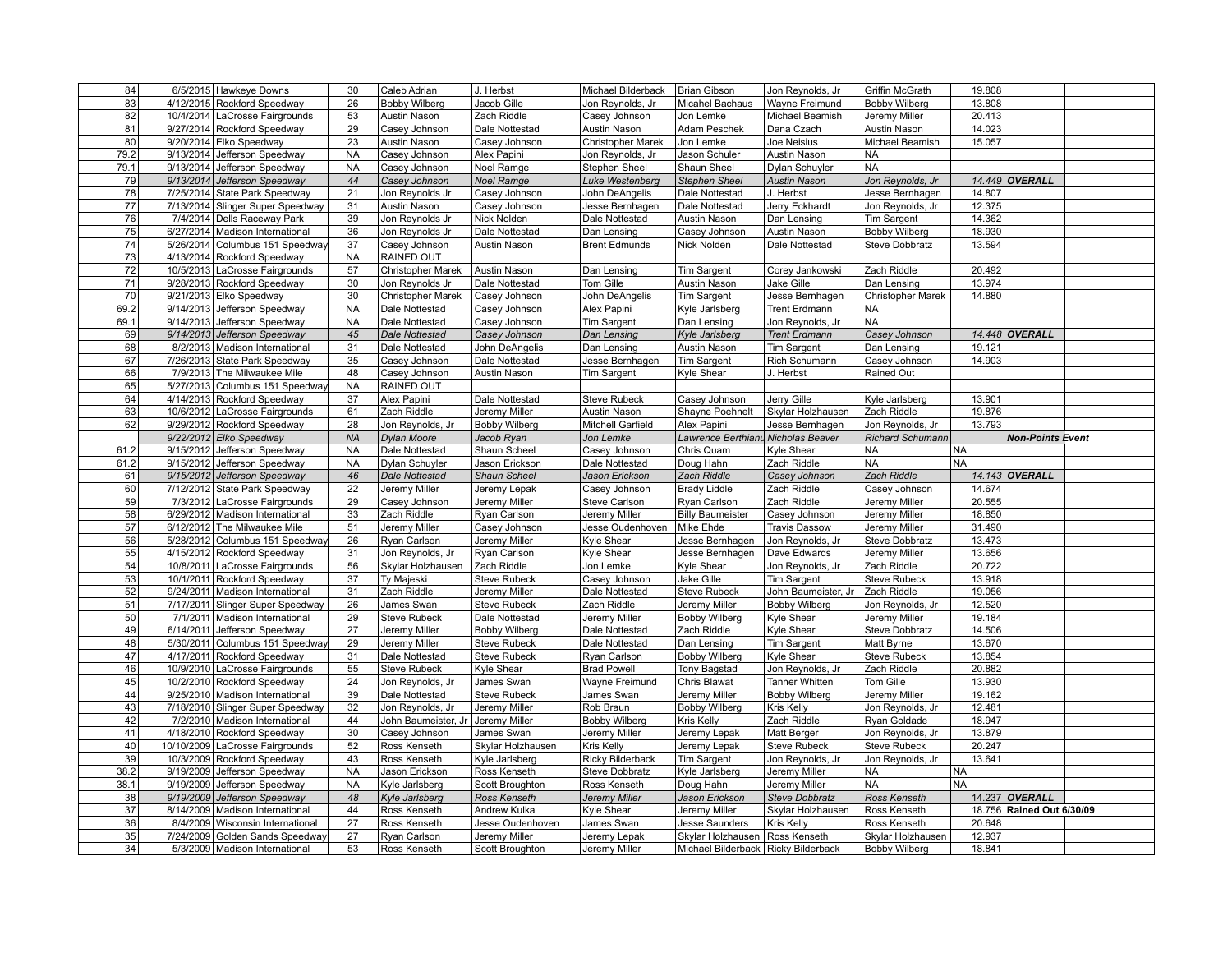| 33                             |           | 4/19/2009 Rockford Speedway              | <b>NA</b> | RAINED OUT TWICE             |                         |                                   |                         |                         |                         | <b>NA</b> |                |  |
|--------------------------------|-----------|------------------------------------------|-----------|------------------------------|-------------------------|-----------------------------------|-------------------------|-------------------------|-------------------------|-----------|----------------|--|
| 32                             |           | 10/4/2008 LaCrosse Fairgrounds           | 67        | Ross Kenseth                 | Michael Bachaus         | <b>Brent Kirchner</b>             | <b>Brad Powell</b>      | <b>Todd Korish</b>      | <b>Brad Powell</b>      | 20.459    |                |  |
| 31                             |           | 9/27/2008 Rockford Speedway              | 42        | Jon Reynolds, Jr             | <b>Tim Sargent</b>      | Michael Bilderback                | <b>Ricky Bilderback</b> | Ryan Carlson            | Ryan Carlson            | 13.921    |                |  |
| 30.2                           |           | 9/13/2008 Jefferson Speedway             | <b>NA</b> | Doug Hahn                    | Ross Kenseth            | Jon Reynolds, Jr                  | <b>Brady Liddle</b>     | Casey Johnson           | <b>NA</b>               | <b>NA</b> |                |  |
| 30.1                           |           | 9/13/2008 Jefferson Speedway             | <b>NA</b> | Jason Erickson               | Tim Sargent             | Kyle Jarlsberg                    | Steve Dobbratz          | Michael Bilderback      | <b>NA</b>               | <b>NA</b> |                |  |
| 30                             |           | 9/13/2008 Jefferson Speedway             | 49        | <b>Steve Dobbratz</b>        | Doug Hahn               | Casey Johnson                     | <b>Tim Sargent</b>      | Jon Reynolds, Jr        | Jeremy Miller           |           | 14.232 OVERALL |  |
| 29                             |           | 8/5/2008 Wisconsin International         | 32        | Jeremy Miller                | Ross Kenseth            | Ryan Carlson                      | <b>Ryan Miles</b>       | Michael Bilderback      | Ryan Carlson            | 20.690    |                |  |
| 28                             |           | 7/11/2008 Golden Sands Speedway          | 37        | Ross Kenseth                 | Jim Duchow              | <b>Eric Klawitter</b>             | Jeremy Miller           | Michael Bilderback      | <b>Ryan Miles</b>       | 12.991    |                |  |
| 27                             |           | 6/24/2008 Madison International          | 47        | Ryan Carlson                 | Michael Bilderback      | Jeremy Miller                     | Matt Byrne              | Scott Broughton         | Jeremy Miller           | 18.824    |                |  |
| 26                             |           | 5/4/2008 Madison International           | 45        | Jeremy Miller                | Michael Bilderback      | <b>Bobby Wilberg</b>              | Skylar Holzhausen       | Ross Kenseth            | Jeremy Miller           | 18.877    |                |  |
| 25                             |           | 4/13/2008 Rockford Speedway              | 47        | Michael Bilderback           | Matt Byrne              | Jeremy Miller                     | Matt Berger             | <b>Bobby Wilberg</b>    | <b>Bobby Wilberg</b>    | 13.752    |                |  |
| 24                             |           | 10/4/2007 LaCrosse Fairgrounds           | 51        | <b>Andy Burgess</b>          | Ryan Carlson            | Matt Byrne                        | Ross Kenseth            | Jeremy Miller           | Ross Kenseth            | 20.515    |                |  |
| 23.2                           |           | 9/29/2007 Rockford Speedway              | <b>NA</b> | Jeremy Miller                | Mike Ehde               | <b>Ricky Bilderback</b>           | Tim Sargent             | <b>Brady Liddle</b>     | <b>NA</b>               | <b>NA</b> |                |  |
| 23.1                           |           | 9/29/2007 Rockford Speedway              | <b>NA</b> | Ryan Carlson                 | Ricky Bilderback        | Jon Reynolds, Jr                  | Kyle Jarlsberg          | Matt Byrne              | <b>NA</b>               | <b>NA</b> |                |  |
| 23                             |           | 9/29/2007 Rockford Speedway              | 34        | <b>Ricky Bilderback</b>      | Jeremy Miller           | Jon Reynolds, Jr                  | <b>Matt Byrne</b>       | Mike Lloyd              | Jeremy Miller           |           | 13.818 OVERALL |  |
| 22.2                           | 9/15/2007 | Jefferson Speedway                       | <b>NA</b> |                              | Jason Erickson          | Matt Byrne                        | Ryan Carlson            | <b>Bobby Wilberg</b>    | <b>NA</b>               | <b>NA</b> |                |  |
| 22.1                           |           | 9/15/2007 Jefferson Speedway             | <b>NA</b> | Jon Reynolds, Jr             |                         |                                   | Jason Erickson          | Steve Dobbratz          | <b>NA</b>               | <b>NA</b> |                |  |
|                                |           |                                          |           | Kyle Jarlsberg               | Ryan Carlson            | <b>Bobby Wilberg</b>              |                         |                         |                         |           |                |  |
| 22                             |           | 9/15/2007 Jefferson Speedway             | 51        | Jason Erickson               | Ryan Carlson            | Kyle Jarlsberg                    | <b>Bobby Wilberg</b>    | Jon Reynolds, Jr        | Jon Reynolds, Jr        |           | 14.075 OVERALL |  |
| 21                             |           | 8/7/2007 Wisconsin International         | 25        | Gary Bock                    | Jeff Steenbergen        | Mike Ehde                         | Kyle Jarlsberg          | Rory Melbinger          | Michael Bachaus         | 20.815    |                |  |
| $\overline{20}$                |           | 7/27/2007 Madison International          | 35        | <b>Brady Liddle</b>          | Jeff Steenbergen        | <b>Ricky Bilderback</b>           | Ryan Goldade            | Scott Broughton         | <b>Bobby Wilberg</b>    | 18.820    |                |  |
| 19                             |           | 6/12/2007 Dells Raceway Park             | 40        | <b>Ricky Bilderback</b>      | Jeremy Miller           | Matt Byrne                        | Nick Beinlich           | Tyler Sauter            | Matt Byrne              | 14.404    |                |  |
| 18                             |           | 5/18/2007 Madison International          | 43        | <b>Brian Hoppe</b>           | Ricky Bilderback        | Scott Broughton                   | Jeremy Miller           | Michael Bilderback      | Jeremy Miller           | 18.652    |                |  |
| 17                             |           | 4/15/2007 Rockford Speedway              | 40        | Mike Ehde                    | Jeremy Miller           | Jason Schuler                     | <b>Bob Kahler</b>       | Chris Purdy             | Jeremy Miller           | 13.803    |                |  |
| 16                             |           | 10/5/2006 LaCrosse Fairgrounds           | 45        | <b>Todd Korish</b>           | Adam Degenhardt         | <b>Bobby Wilberg</b>              | <b>Brad Powell</b>      | Ryan Carlson            | Skylar Holzhausen       | 20.348    |                |  |
| 15                             |           | 10/1/2006 Lake Geneva Raceway            | 48        | Michael Bilderback           | <b>Ricky Bilderback</b> | <b>Brady Liddle</b>               | Keith Tolf              | Rick Corso              | Jeremy Miller           | 16.796    |                |  |
| 14.2                           |           | 9/24/2006 Rockford Speedway              | <b>NA</b> | Ryan Carlson                 | Jerry Gille             | <b>Ricky Bilderback</b>           | Jake Gille              | Jeremy Miller           | <b>NA</b>               | <b>NA</b> |                |  |
| 14.1                           |           | 9/24/2006 Rockford Speedway              | <b>NA</b> | Mike Beyer                   | Ricky Bilderback        | Jeremy Miller                     | Jon Reynolds, Jr        | George Bohn             | <b>NA</b>               | <b>NA</b> |                |  |
| 14                             |           | 9/24/2006 Rockford Speedway              | 33        | <b>Ricky Bilderback</b>      | Jerry Gille             | Jeremy Miller                     | <b>Ryan Carlson</b>     | Mike Beyer              | Jerry Gille             |           | 13.788 OVERALL |  |
| 13.2                           |           | 9/16/2006 Jefferson Speedway             | <b>NA</b> | <b>Bob Kahler</b>            | Jeremy Miller           | Jerry Gille                       | Kyle Jarlsberg          | Doug Hahn               | <b>NA</b>               | <b>NA</b> |                |  |
| 13.1                           |           | 9/16/2006 Jefferson Speedway             | <b>NA</b> | Luke Westenberg              | Ricky Bilderback        | <b>Steve Dobbratz</b>             |                         |                         | <b>NA</b>               | <b>NA</b> |                |  |
|                                |           |                                          |           |                              |                         |                                   | Doug Hahn               | Jason Schuler           |                         |           |                |  |
| 13                             |           | 9/16/2006 Jefferson Speedway             | 50        | <b>Ricky Bilderback</b>      | Jeremy Miller           | Doug Hahn                         | <b>Bob Kahler</b>       | Jerry Gille             | Jason Erickson          |           | 14.142 OVERALL |  |
| 12                             |           | 8/3/2006 Lake Geneva Raceway             | 29        | Jeremy Miller                | Ricky Bilderback        | Erik Darnell                      | Mike Lloyd              | Sonny Schoffen          | Jeremy Miller           | 17.028    |                |  |
| 11                             |           | 7/3/2006 Rockford Speedway               | 29        | Jeremy Miller                | <b>Ricky Bilderback</b> | <b>Bob Kahler</b>                 | Jerry Gille             | Jon Reynolds, Jr        | Jerry Gille             | 13.966    |                |  |
| 10 <sup>1</sup>                |           | 5/7/2006 Madison International           | 36        | Jeremy Miller                | Ricky Bilderback        | <b>Brady Liddle</b>               | Chad Stevens            | Kris Kelly              | <b>Bobby Wilberg</b>    | 18.905    |                |  |
| 9                              |           | 4/1/2006 Rockford Speedway               | 24        | Mike Beyer                   | Jeremy Miller           | <b>Chad Stevens</b>               | Jerry Gille             | <b>Bobby Wilberg</b>    | Ricky Bilderback        | 13.883    |                |  |
| 8                              |           | 10/9/2005 LaCrosse Fairgrounds           | 39        | Mike Beyer                   | <b>Bobby Wilberg</b>    | Tony Bagstad                      | Ryan Carlson            | <b>Ricky Bilderback</b> | <b>POINTS</b>           | <b>NA</b> |                |  |
| $\overline{7}$                 |           | 10/2/2005 Lake Geneva Raceway            | 38        | Rick Corso                   | <b>Ricky Bilderback</b> | Kris Kelly                        | Sonny Schoffen          | Josh Wallace            | Josh Wallace            | 17.059    |                |  |
| $6 \overline{6}$               |           | 9/23/2005 Rockford Speedway              | 40        | Tim Noble                    | <b>Ricky Bilderback</b> |                                   | Jerry Gille             | Dennis Schmidt          | Jon Reynolds, Jr        | 13.816    |                |  |
|                                |           |                                          |           |                              |                         | Jon Reynolds, Jr                  |                         |                         | <b>NA</b>               |           |                |  |
| 5.2                            | 9/17/2005 | Jefferson Speedway                       | <b>NA</b> | John Ovadal, Jr              | <b>Bobby Wilberg</b>    | Tim Noble                         | Ryan Carlson            | Dylan Schuyler          |                         | <b>NA</b> |                |  |
| 5.1                            |           | 9/17/2005 Jefferson Speedway             | <b>NA</b> | John Ovadal, Jr              | <b>Bobby Wilberg</b>    | Tim Noble                         | Dylan Schuyler          | Mike Ehde               | <b>NA</b>               | <b>NA</b> |                |  |
| 5 <sup>5</sup>                 |           | 9/17/2005 Jefferson Speedway             | 46        | John Ovadal, Jr              | Ryan Carlson            | <b>Bobby Wilberg</b>              | <b>Tim Noble</b>        | <b>Steve Dobbratz</b>   | Jason Erickson          |           | 14.302 OVERALL |  |
| $\overline{4}$<br>$\mathbf{3}$ |           | 6/28/2005 Madison International          | 44        | <b>Tim Sauter</b>            | Jason Schuler           | Beau Sanden                       | <b>Bobby Wilberg</b>    | <b>Tony Bagstad</b>     | <b>Bobby Wilberg</b>    | 18.812    |                |  |
|                                |           | 5/1/2005 Madison International           | <b>NA</b> | SNOWED OUT                   |                         |                                   |                         |                         |                         |           |                |  |
| $\overline{2}$                 |           | 4/2/2005 Rockford Speedway               | 33        | Mike Beyer                   | <b>Ricky Bilderback</b> | Jon Reynolds, Jr                  | Ryan Carlson            | <b>Tony Bagstad</b>     | <b>Bobby Wilberg</b>    | 14.132    |                |  |
|                                |           | 9/24/2004 Rockford Speedway              | 27        | Jon Reynolds, Sr             | Tom Gille               | Jerry Gille                       | <b>Bobby Wilberg</b>    | Matt Berger             | <b>Ricky Bilderback</b> | 14.044    |                |  |
|                                |           |                                          | 4374      | <b>Total Cars</b>            |                         |                                   |                         |                         |                         |           |                |  |
|                                |           |                                          | 33.65     | Cars per event               |                         |                                   |                         |                         |                         |           |                |  |
|                                |           |                                          |           |                              |                         |                                   |                         |                         |                         |           |                |  |
|                                |           |                                          |           |                              |                         |                                   |                         |                         |                         |           |                |  |
|                                |           | Champion                                 |           | <b>Rookie Star</b>           |                         |                                   |                         |                         |                         |           |                |  |
|                                | 2005      | Jon Reynolds, Jr                         |           | Dennis Schmidt               |                         |                                   |                         |                         |                         |           |                |  |
|                                | 2006      | <b>Ricky Bilderback</b>                  |           | <b>Andy Niles</b>            |                         |                                   |                         |                         |                         |           |                |  |
|                                | 2007      | Jeremy Miller                            |           | Matt Byrne                   |                         | Sportsman of the Year             |                         |                         |                         |           |                |  |
|                                | 2008      | Jeremy Miller                            |           | Ross Kenseth                 |                         | Michael Bilderback                |                         |                         |                         |           |                |  |
|                                | 2009      | Ross Kenseth                             |           | James Swan                   |                         | Andrew Kulka                      |                         |                         |                         |           |                |  |
|                                | 2010      | Jeremy Miller                            |           | Tanner Whitten               |                         | Jimmy Ganski                      |                         |                         |                         |           |                |  |
|                                | 2011      | <b>Steve Rubeck</b>                      |           | Ty Majeski                   |                         | Kyle Shear                        |                         |                         |                         |           |                |  |
|                                | 2012      | Jeremy Miller                            |           | Jesse Bernhagen              |                         | Jesse Bernhagen                   |                         |                         |                         |           |                |  |
|                                |           | 2013 Casey Johnson<br>2014 Casey Johnson |           | Casey Strese<br>Collin Olson |                         | John DeAngelis Jr<br>Casey Strese |                         |                         |                         |           |                |  |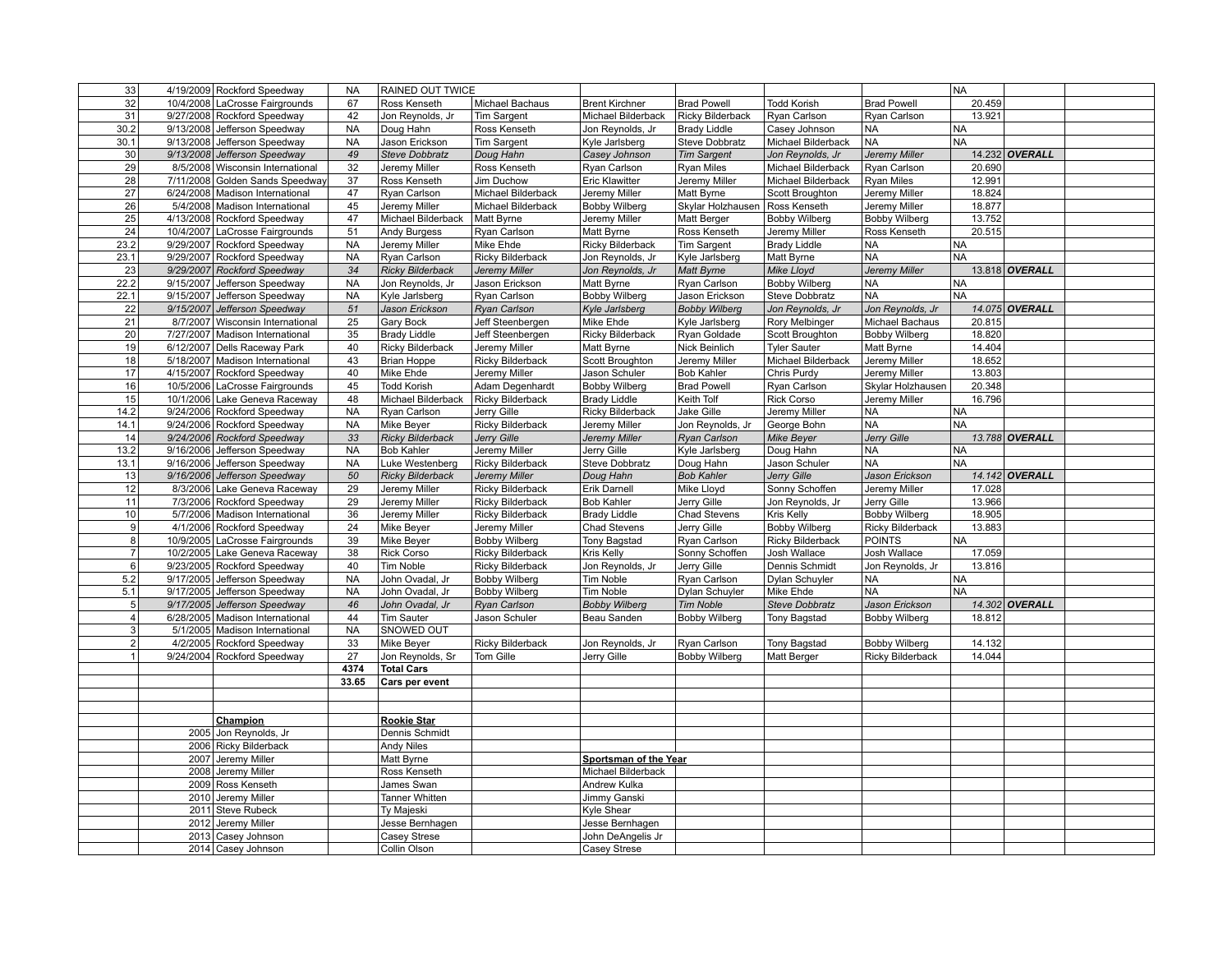|                         |      | 2015 Michael Bilderback           | Cole Anderson          |                                 | No Award Given |              |                       |  |  |
|-------------------------|------|-----------------------------------|------------------------|---------------------------------|----------------|--------------|-----------------------|--|--|
|                         |      | 2016 Michael Bilderback           | <b>Grant Griesbach</b> |                                 |                |              |                       |  |  |
|                         |      | 2017 Michael Bilderback           |                        |                                 |                |              |                       |  |  |
|                         | 2018 | Jeremy Miller                     | Nick Egan              |                                 |                |              |                       |  |  |
|                         |      | 2019 Michael Bilderback           | RJ Braun               |                                 |                |              |                       |  |  |
|                         |      | 2020 Max Kahler                   | Mitch Haver            |                                 |                |              |                       |  |  |
|                         |      |                                   |                        |                                 |                |              |                       |  |  |
|                         |      | <b>All-Time Feature Wins</b>      |                        | <b>All-Time Fast Qualifiers</b> |                |              | All-Time Top 5's      |  |  |
|                         |      | Wins Name                         | Fast Times Name        |                                 |                | Top 5's Name |                       |  |  |
| 1                       |      | 16 Michael Bilderback             |                        | 24 Jeremy Miller                |                |              | 53 Jeremy Miller      |  |  |
| $\overline{2}$          |      | 14 Jeremy Miller                  |                        | 10 Jon Reynolds, Jr             |                |              | 39 Michael Bilderback |  |  |
| $\overline{3}$          |      | 14 Jon Reynolds, Jr               |                        | 9 Bobby Wilberg                 |                |              | 35 Jon Reynolds, Jr   |  |  |
| $\overline{\mathbf{A}}$ |      | 11 Casey Johnson                  |                        | 7 Michael Bilderback            |                |              | 32 Dale Nottestad     |  |  |
| 5 <sup>5</sup>          |      | 9 Dale Nottestad                  |                        | 6 Zach Riddle                   |                |              | 31 Casey Johnson      |  |  |
| $6 \overline{6}$        |      | 7 Ross Kenseth                    |                        | 5 Griffin McGrath               |                |              | 25 Bobby Wilberg      |  |  |
| $\overline{7}$          |      | 6 Austin Nason                    |                        | 4 Casey Johnson                 |                |              | 21 Austin Nason       |  |  |
|                         |      | 5 Ryan Carlson                    |                        |                                 |                |              |                       |  |  |
| 8<br>9                  |      |                                   |                        | 4 Jacob Goede                   |                |              | 19 Ricky Bilderback   |  |  |
|                         |      | 4 Jacob Goede                     |                        | 4 Ross Kenseth                  |                |              | 18 Ryan Carlson       |  |  |
| 10                      |      | 4 Mike Beyer                      |                        | $3$ J. Herbst                   |                |              | 17 Tim Sargent        |  |  |
| 11                      |      | 3 Christopher Marek               |                        | 3 Max Kahler                    |                |              | 14 Ross Kenseth       |  |  |
| 12                      |      | 3 Ty Majeski                      |                        | 3 Steve Dobbratz                |                |              | 14 Zach Riddle        |  |  |
| 13                      |      | 3 Zach Riddle                     |                        | 3 Steve Rubeck                  |                |              | $10$ J. Herbst        |  |  |
| 14                      |      | 2 Jason Erickson                  |                        | 3 Ty Majeski                    |                |              | 10 Kyle Shear         |  |  |
| 15                      |      | 2 John Ovadal, Jr                 |                        | 2 Brody Willett                 |                |              | 10 Steve Rubeck       |  |  |
| 16                      |      | 2 Kyle Jarlsberg                  |                        | 2 Christopher Marek             |                |              | 9 Jacob Goede         |  |  |
| 17                      |      | 2 Max Kahler                      |                        | 2 Dale Nettestad                |                |              | 9 Jesse Bernhagen     |  |  |
| 18                      |      | 2 Steve Rubeck                    |                        | $2$ Dan Lensing                 |                |              | 9 Kyle Jarlsberg      |  |  |
| 19                      |      | $2$ Tom Gille                     |                        | 2 Jacob Nottestad               |                |              | 9 Michael Ostdiek     |  |  |
| 20                      |      | 1 Alex Papini                     |                        | 2 Jason Erickson                |                |              | 8 Jerry Gille         |  |  |
| 21                      |      | 1 Andy Burgess                    |                        | 2 Jerry Gille                   |                |              | 8 Nick Egan           |  |  |
| 22                      |      | 1 Bob Kahler                      |                        | 2 Jesse Bernhagen               |                |              | 7 Brody Willett       |  |  |
| 23                      |      | 1 Bobby Wilberg                   |                        | 2 Matt Byrne                    |                |              | 7 Jeremy Lepak        |  |  |
| 24                      |      | 1 Brady Liddle                    |                        | 2 Ricky Bilderback              |                |              | 7 Joe Neisius         |  |  |
| 25                      |      | 1 Braison Bennett                 |                        | 2 Ryan Carlson                  |                |              | 6 Brady Liddle        |  |  |
| 26                      |      | 1 Brian Hoppe                     |                        | 2 Skylar Holzhausen             |                |              | 6 Christopher Marek   |  |  |
| 27                      |      | 1 Caleb Adrian                    |                        | 2 Tim Sargent                   |                |              | 6 Dan Lensing         |  |  |
| 28                      |      | 1 Doug Hahn                       |                        | 1 Austin Nason                  |                |              | 6 Kris Kelly          |  |  |
| 29                      |      | 1 Dylan Schuyler                  |                        | 1 Brad Powell                   |                |              | 6 Matt Byrne          |  |  |
| 30                      |      | 1 Gary Bock                       |                        | 1 Dennis Smith Jr               |                |              | 6 Max Kahler          |  |  |
| 31                      |      | 1 Jacob Nottestad                 |                        | 1 Grant Borwn                   |                |              | 6 Skylar Holzhausen   |  |  |
| 32                      |      | 1 James Swan                      |                        | 1 Jim Duchow                    |                |              | 6 Tom Gille           |  |  |
| 33                      |      | 1 Joe Neisius                     |                        | 1 Josh Wallace                  |                |              | 5 Alex Papini         |  |  |
| 34                      |      | 1 John Baumeister, Jr             |                        | 1 Justin Neisius                |                |              | 5 Chad Walen          |  |  |
| 35                      |      | 1 Jon Reynolds, Sr                |                        | 1 Kyle Jarlsberg                |                |              | 5 Doug Hahn           |  |  |
| 36                      |      | 1 Luke Westenberg                 |                        | 1 Matt Henderson                |                |              | 5 Grant Brown         |  |  |
| $\overline{37}$         |      | 1 Michael Ostdiek                 |                        | 1 Michael Bachaus               |                |              | 5 Jacob Nottestad     |  |  |
| 38                      |      | 1 Mike Ehde                       |                        | 1 Michael Bearnish              |                |              | 5 Jake Gille          |  |  |
| 39                      |      | 1 Mike Meyerhofer Jr              |                        | 1 Mike Meyerhofer Jr            |                |              | 5 James Swan          |  |  |
| 40                      |      | 1 Neil Knoblock                   |                        | 1 Ryan Goldade                  |                |              | 5 Jason Erickson      |  |  |
| 41                      |      | 1 Nick Egan                       |                        | 1 Ryan Miles                    |                |              | 5 John Baumeister, Jr |  |  |
| 42                      |      | 1 Owin Giles                      |                        | 1 Tom Gille                     |                |              | 5 Michael Beamish     |  |  |
| 43                      |      | 1 Rick Corso                      |                        |                                 |                |              | 5 Mike Beyer          |  |  |
| 44                      |      | 1 Ricky Bilderback                |                        |                                 |                |              | 5 Mike Ehde           |  |  |
| 45                      |      | 1 Skylar Holzhausen               |                        |                                 |                |              | 5 Rich Schumann       |  |  |
| 46                      |      | $1$ Tim Noble                     |                        |                                 |                |              | 5 Scott Broughton     |  |  |
| 47                      |      | 1 Tim Sauter                      |                        |                                 |                |              | 4 Dennis Smith Jr     |  |  |
| 48                      |      | 1 Todd Korish                     |                        |                                 |                |              | 4 Jerry Mueller       |  |  |
| 49                      |      |                                   |                        |                                 |                |              | 4 Matt Berger         |  |  |
| 50                      |      |                                   |                        |                                 |                |              | 4 Steve Dobbratz      |  |  |
|                         |      |                                   |                        |                                 |                |              |                       |  |  |
| 51                      |      | <b>Big 8 Series Track Records</b> |                        |                                 |                |              | 4 Tony Bagstad        |  |  |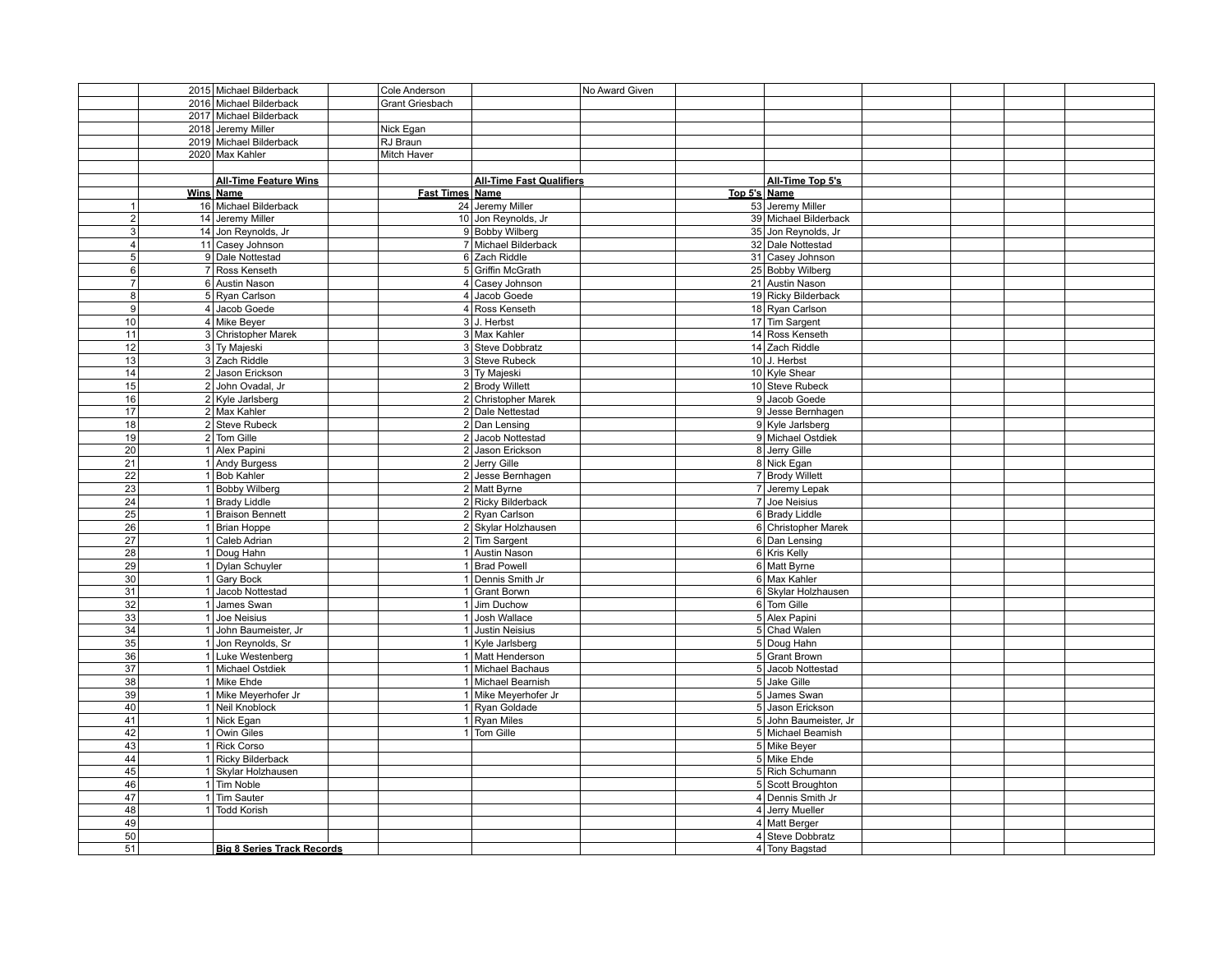| 52              | Columbus 151 Speedway   | 13.437 Steve Dobbratz     | 5/28/2012 | 4 Ty Majeski                      |  |
|-----------------|-------------------------|---------------------------|-----------|-----------------------------------|--|
| 53              | Dells Raceway Park      | 14.362 Tim Sargent        | 7/4/2014  | 4 Wayne Freimund                  |  |
| 54              | Elko Speedway           | 14.549 Jacob Goede        | 9/21/2019 | 3 Bob Kahler                      |  |
| 55              | Golden Sands Speedway   | 12.937 Skylar Holzhausen  | 7/24/2009 | 3 Brad Powell                     |  |
| 56              | Hawkeye Downs           | 19.377 J. Herbst          | 6/3/2016  | 3 Brian Gibson                    |  |
| 57              |                         | 14.075 Jon Reynolds, Jr   | 9/15/2007 | 3 Dylan Schuyler                  |  |
|                 | Jefferson Speedway      |                           |           |                                   |  |
| 58              | LaCrosse Fairgrounds    | 19.676 Ty Majeski         | 10/8/2016 | 3 Griffin McGrath                 |  |
| 59              | Lake Geneva Raceway     | 16.796 Jeremy Miller      | 10/1/2006 | 3 Jason Schuler                   |  |
| 60              | Madison International   | 18.441 Jeremy Miller      | 6/24/2016 | 3 John DeAngelis                  |  |
| 61              | Rockford Speedway       | 13.446 Jeremy Miller      | 9/30/2017 | 3 Ryan Kamish                     |  |
| 62              | Slinger Super Speedway  | 11.904 Jacob Nottestad    | 4/25/2021 | 3 Tim Noble                       |  |
| 63              | State Park Speedway     | 14.230 J. Herbst          | 7/29/2016 | 2 Braison Bennett                 |  |
| 64              | The Milwaukee Mile      | 30.993 Michael Bilderback | 8/29/2021 | 2 Brett Edmunds                   |  |
| 65              | Wisconsin International | 20.243 Jim Duchow         | 8/2/2016  | 2 Chad Stevens                    |  |
| 66              |                         |                           |           | 2 Jeff Steenbergen                |  |
| 67              |                         |                           |           | 2 Jess Oudenhoven                 |  |
| 68              |                         |                           |           | 2 John Ovadal, Jr                 |  |
| 69              |                         |                           |           | 2 Jon Lemke                       |  |
| 70              |                         |                           |           | 2 Luke Westenberg                 |  |
| 71              |                         |                           |           | 2 Matt Lundberg                   |  |
|                 |                         |                           |           |                                   |  |
| 72              |                         |                           |           | 2 Michael Bachaus<br>2 Mike Lloyd |  |
| 73              |                         |                           |           |                                   |  |
| $\overline{74}$ |                         |                           |           | 2 Nick Nolden                     |  |
| 75              |                         |                           |           | 2 Rick Corso                      |  |
| 76              |                         |                           |           | 2 Riley Stenjem                   |  |
| 77              |                         |                           |           | 2 Ryan Goldade                    |  |
| 78              |                         |                           |           | 2 Ryan Gutknecht                  |  |
| 79              |                         |                           |           | 2 Sonny Schoffen                  |  |
| 80              |                         |                           |           | 2 Steve Carlson                   |  |
| 81              |                         |                           |           | 2 Todd Korish                     |  |
| 82              |                         |                           |           | 2 Tom Berens                      |  |
| 83              |                         |                           |           | 1 Adam Bendzick                   |  |
| 84              |                         |                           |           | 1 Adam Degenhardt                 |  |
| 85              |                         |                           |           | 1 Adam Peschek                    |  |
| 86              |                         |                           |           | 1 Andrew Kulka                    |  |
| 87              |                         |                           |           | 1 Andy Burgess                    |  |
| 88              |                         |                           |           | 1 Beau Sanden                     |  |
| 89              |                         |                           |           | 1 Billy Baumeister                |  |
|                 |                         |                           |           | 1 Brent Kirchner                  |  |
| 90              |                         |                           |           |                                   |  |
| 91              |                         |                           |           | 1 Brian Hoppe                     |  |
| 92              |                         |                           |           | 1 Bryan Monday                    |  |
| 93              |                         |                           |           | 1 Bryan Wrolstad                  |  |
| 94              |                         |                           |           | 1 Caleb Adrian                    |  |
| 95              |                         |                           |           | 1 Chris Blawat                    |  |
| 96              |                         |                           |           | 1 Chris Purdy                     |  |
| 97              |                         |                           |           | 1 Chris Quam                      |  |
| 98              |                         |                           |           | 1 Corey Jankowski                 |  |
| 99              |                         |                           |           | 1 Dana Czach                      |  |
| 100             |                         |                           |           | 1 Dave Edwards                    |  |
| 101             |                         |                           |           | 1 Dennis Schmidt                  |  |
| 102             |                         |                           |           | 1 Devyn Stocker                   |  |
| 103             |                         |                           |           | 1 Dillon Hammond                  |  |
| 104             |                         |                           |           | 1 Donny Reuvers                   |  |
| 105             |                         |                           |           | 1 Eric Klawitter                  |  |
|                 |                         |                           |           | 1 Erik Darnell                    |  |
| 106             |                         |                           |           |                                   |  |
| 107             |                         |                           |           | 1 Gary Bock                       |  |
| 108             |                         |                           |           | 1 George Bohn                     |  |
| 109             |                         |                           |           | 1 Jacob Zellmer                   |  |
| 110             |                         |                           |           | 1 Jeff Wakeman                    |  |
| 111             |                         |                           |           | 1 Jerry Eckhardt                  |  |